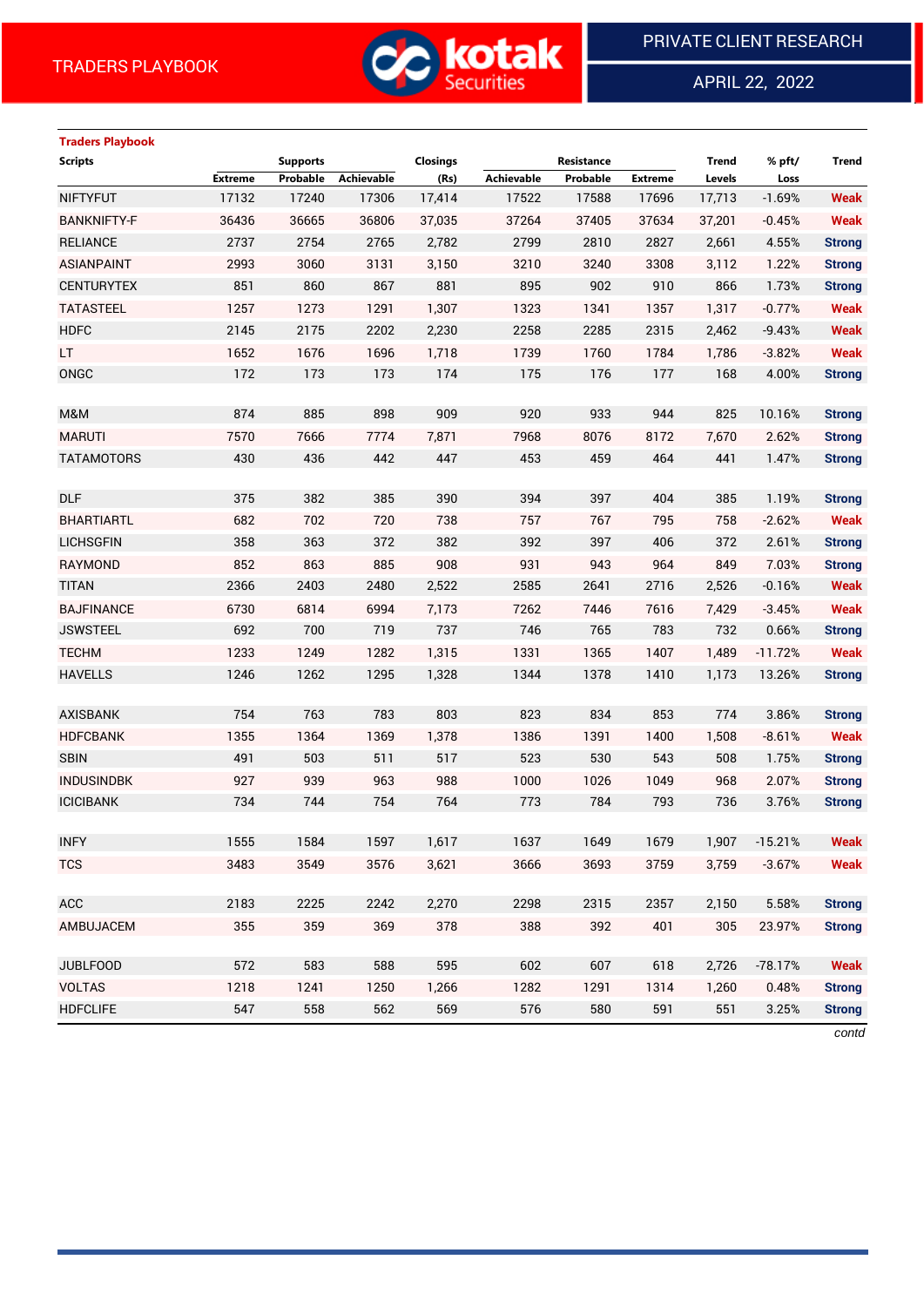#### **Closing Pricess**

Closing price is that price at which a scrip closes on the previous day. Traders can start their intraday trade on this level. The stock or index should sustain above or below the closing price else you should exit the trade. Ideally, half a percent should be the stop loss above or below the closing price to enter the trade.

### **Trend**

Trend is the level at which the tendency of Indices and Stocks can be identified. For best results, you can use the 'Trend Remarks' to trade. A 'Weak' trend means that traders can trade with a negative bias. If the trend is 'Strong', you can trade long with a positive bias. Base price should be the closing price.

#### **Achievable (Supp/Resis)**

It is the price which can be achieved if the Index/Stock trades above or below the closing price. During normal course of trading, first levels are important as one can take profits around first resistance and supports levels.

## **Probable (Supp/Resis)**

It's a second resistance/support and can be achieved if stocks/indices are in trending mode. Events can lead stocks and indices to reach these levels.

#### **Extreme levels**

Sometimes, the stocks fall or rise to their average lowest or highest levels FOR THE DAY and that may act as an excellent contra buying or selling opportunity with a stop loss given in the table. This means buying around extreme support and selling around extreme resistance strictly with a given stop loss. For e.g. If the extreme support for Nifty is given at 5605, and in case the market comes down to similar levels, then you can initiate long positions with the given 'stop loss for long' in the column, say at 5585. If it breaks 5585 then the trader must exit the position. This is valid on both the sides.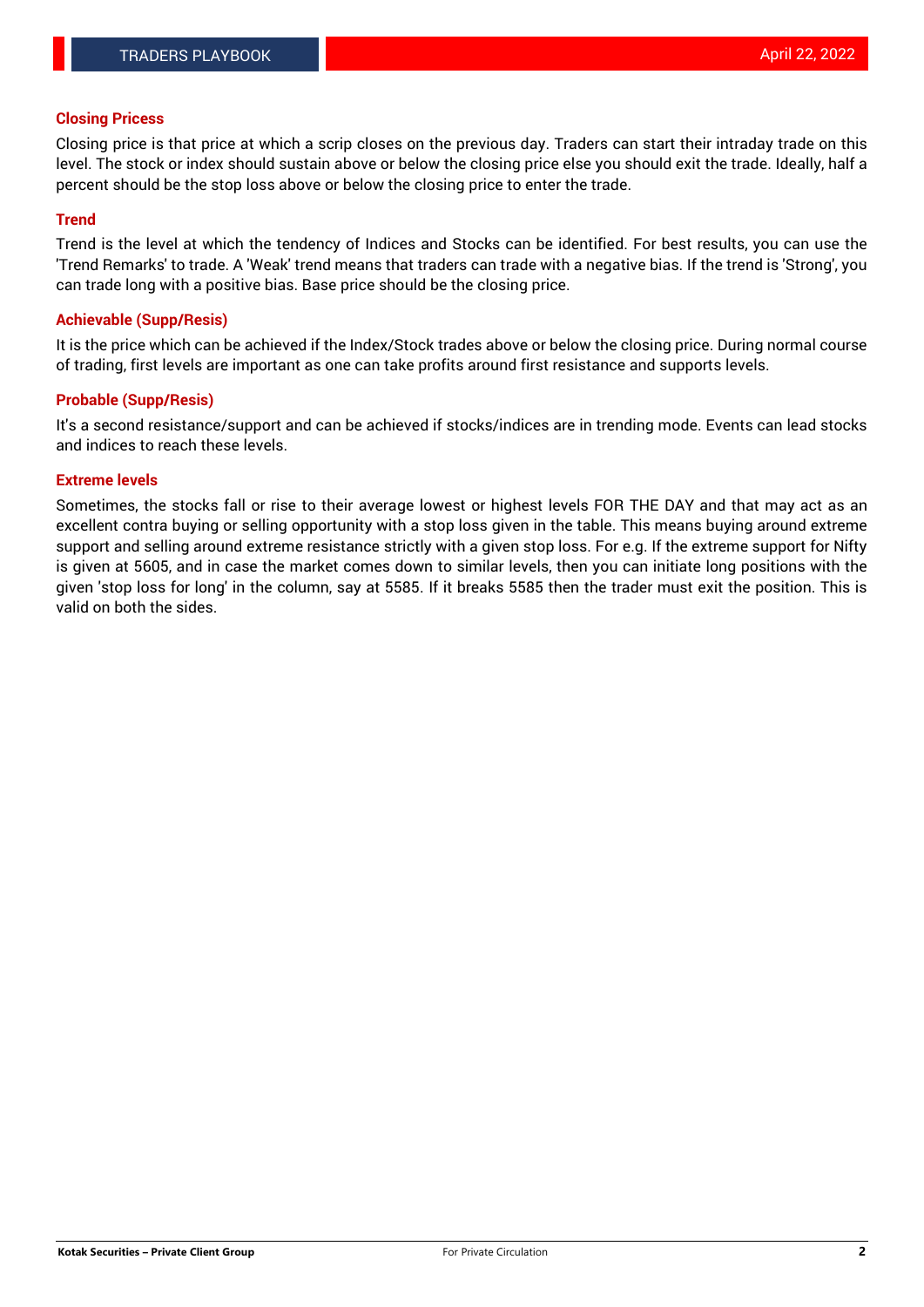## **RATING SCALE (PRIVATE CLIENT GROUP)**

| <b>BUY</b>             | -                 | A condition that indicates a good time to buy a stock. The exact circumstances of the signal will be determined by the indicator that an<br>analyst is using.  |
|------------------------|-------------------|----------------------------------------------------------------------------------------------------------------------------------------------------------------|
| SELL                   | -                 | A condition that indicates a good time to sell a stock. The exact circumstances of the signal will be determined by the indicator that an<br>analyst is using. |
| <b>Stop Loss Order</b> | $\qquad \qquad -$ | An instruction to the broker to buy or sell stock when it trades beyond a specified price. They serve to either protect your profits or<br>limit your losses.  |

#### **FUNDAMENTAL RESEARCH TEAM (PRIVATE CLIENT GROUP)**

**Shrikant Chouhan Arun Agarwal Amit Agarwal, CFA Hemali Dhame** Head of Research Auto & Auto Ancillary Transportation, Paints, FMCG Banking & Finance shrikant.chouhan@kotak.com arun.agarwal@kotak.com agarwal.amit@kotak.com Hemali.Dhame@kotak.com

**Jatin Damania Purvi Shah Rini Mehta K. Kathirvelu** Metals & Mining, Midcap **Pharmaceuticals** Research Associate Support Executive jatin.damania@kotak.com [purvi.shah@kotak.com](mailto:purvi.shah@kotak.com) rini.mehta@kotak.com [k.kathirvelu@kotak.com](mailto:k.kathirvelu@kotak.com)  $+91$  22 6218 6440  $+91$  22 6218 6432

**Sumit Pokharna Pankaj Kumar** sumit.pokharna@kotak.com pankajr.kumar@kotak.com +91 22 6218 6438 +91 22 6218 6434

Oil and Gas, Information Tech Construction, Capital Goods & Midcaps

+91 22 6218 5408 +91 22 6218 6443 +91 22 6218 6439 +91 22 6218 6433

**TECHNICAL RESEARCH TEAM (PRIVATE CLIENT GROUP)**

**Shrikant Chouhan Amol Athawale Sayed Haider** [shrikant.chouhan@kotak.com](mailto:shrikant.chouhan@kotak.com) [amol.athawale@kotak.com](mailto:amol.athawale@kotak.com) Research Associate +91 22 6218 5408 +91 20 6620 3350 [sayed.haider@kotak.com](mailto:sayed.haider@kotak.com)

+91 22 62185498

# **DERIVATIVES RESEARCH TEAM (PRIVATE CLIENT GROUP)**

 $+91$  22 6218 5497

**Sahaj Agrawal Prashanth Lalu Prasenjit Biswas, CMT, CFTe** [sahaj.agrawal@kotak.com](mailto:sahaj.agrawal@kotak.com) [prashanth.lalu@kotak.com](mailto:prashanth.lalu@kotak.com) [prasenjit.biswas@kotak.com](mailto:prasenjit.biswas@kotak.com)